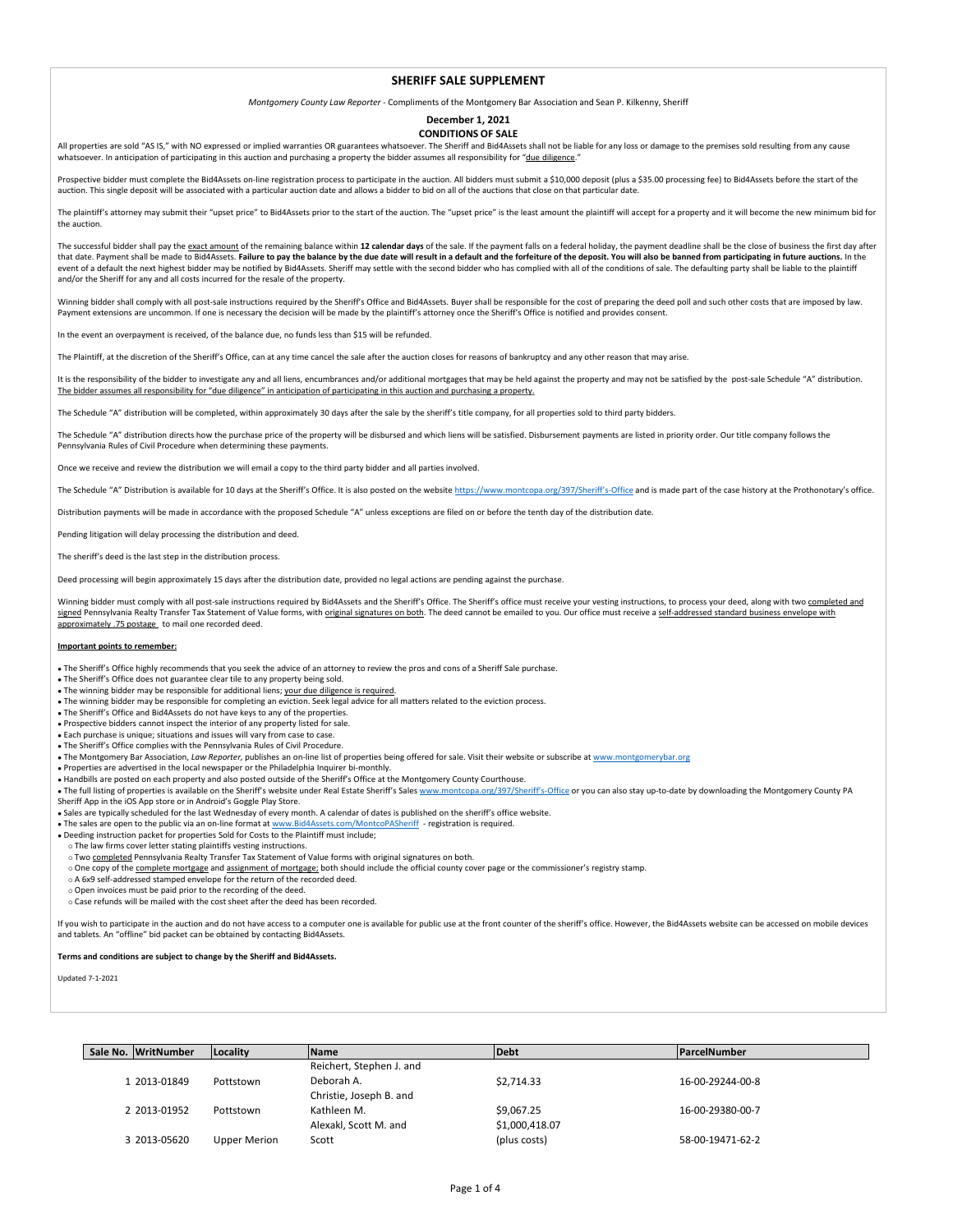| Sale No. WritNumber | Locality                | <b>Name</b>                       | <b>Debt</b>             | ParcelNumber          |
|---------------------|-------------------------|-----------------------------------|-------------------------|-----------------------|
|                     |                         | White, Joseph and                 |                         |                       |
| 4 2013-09920        | Jenkintown              | Jennifer                          | \$232,164.25            | 10-00-00832-00-4      |
|                     |                         | Natalie Cupo, Executrix           |                         |                       |
| 5 2013-21502        | Whitemarsh              | of the Estate of Eric Kenworthy   | \$562,021.20            | 65-00-11476-00-6      |
|                     |                         |                                   |                         |                       |
| 6 2013-28484        | <b>Upper Providence</b> | Bertino, Carolyn L.               | \$1,422,639.13          | 61-00-03370-07-3      |
|                     |                         | Peta Jr., Frank J. and            | \$111,988.40            |                       |
| 7 2013-35851        | Lower Merion            | Anna Marie                        | plus interest and costs | 40-00-33872-00-9      |
|                     |                         | Leader, Gary Stephen;             |                         |                       |
|                     |                         | Sandra A.; and                    |                         |                       |
| 8 2014-11568        | <b>Upper Pottsgrove</b> | United States of America          | \$24,504.31             | 60-00-02836-00-2      |
| 9 2014-21128        | Pottstown               | Faison, Erica L.                  | \$10,417.06             | 16-00-01408-00-7      |
| 10 2014-27788       | West Pottsgrove         | Brant, Shannell                   | \$138,665.86            | 64-00-01069-00-1      |
| 11 2015-09609       | <b>Upper Moreland</b>   | Kerr, John                        | \$307,256.21            | 59-00-00485-14-9      |
|                     |                         | Chung, Julia I. and               |                         |                       |
|                     |                         |                                   |                         |                       |
| 12 2015-12866       | Lower Providence        | Joshua I.                         | \$189,193.43            | 43-00-00954-09-2      |
| 13 2015-20205       | Lower Merion            | Baker, Donnamarie                 | \$114,818.87            | 40-00-24780-00-2      |
|                     |                         | Kovolski, William B. and          |                         |                       |
| 14 2015-23571       | Lower Merion            | Kathleen C.                       | \$571,832.07            | 40-00-09460-00-4      |
|                     |                         | Oliver, Rena;                     |                         |                       |
|                     |                         | Timothy and;                      |                         |                       |
| 15 2015-24845       | Hatboro                 | Renaissance Trust of Hatboro      | \$692,028.27            | 08-00-05719-00-6      |
|                     |                         | Knause, Tabitha L. and            |                         |                       |
| 16 2015-25451       | New Hanover             | Scott A. Thomas                   | \$299,660.05            | 47-00-04972-00-3      |
|                     |                         |                                   |                         |                       |
| 17 2015-30745       | Lower Merion            | Blay-Miezah, Jeannine             | \$239,153.35            | 40-00-10472-00-9      |
| 18 2016-00798       | Cheltenham              | Ackridge, Vernon D.               | \$95,559.60             | 31-00-13825-00-4      |
| 19 2016-04774       | Pottstown               | Ludy, Karen L.                    | \$3,597.01              | 16-00-11748-00-8      |
|                     |                         |                                   |                         | 31-00-05488-00-7 (A); |
| 20 2016-04840       | Cheltenham              | 613 Sonada Associates, LLC        | \$576,462.70            | 31-00-05491-00-4 (B)  |
| 21 2016-04960       | Abington                | Lee, Tommie Maree Carey           | \$294,014.61            | 30-00-14184-00-6      |
| 22 2016-09921       | Pottstown               | Ray, Donna                        | \$3,168.47              | 16-00-30028-00-7      |
| 23 2016-12708       | Pottstown               | Ludy, Karen L.                    | \$7,880.43              | 16-00-11808-00-2      |
|                     |                         |                                   |                         |                       |
|                     |                         | Randel, William H. and            |                         |                       |
| 24 2016-13608       | Horsham                 | Linda M. Hell                     | \$264,623.74            | 36-00-04642-00-2      |
|                     |                         | Eric Jackson and                  |                         |                       |
| 25 2016-27514       | Lower Merion            | Michele Jackson                   | \$432,257.26            | 40-00-04916-00-3      |
|                     |                         | Organtini, Christopher A. and     |                         |                       |
| 26 2017-01630       | Norristown              | Dawn M.                           | \$86,413.19             | 13-00-21644-00-6      |
| 27 2017-02042       | Cheltenham              | Davis Jr., James R.               | \$590,848.11            | 31-00-23074-00-7      |
| 28 2017-09457       | <b>Upper Pottsgrove</b> | Hess, Melissa D.                  | \$2,170.77              | 60-00-01231-00-5      |
|                     |                         | Humphreys, Richard L.;            |                         |                       |
|                     |                         | Richard B.;                       |                         |                       |
|                     |                         |                                   |                         |                       |
| 29 2017-14831       | Hatboro                 | Christine V., et al.              | \$300,126.93            | 08-00-05467-00-6      |
|                     |                         | Watson, Shawn D. and              |                         |                       |
| 30 2017-15792       | Lower Pottsgrove        | United States of America          | \$9,507.53              | 42-00-02521-00-2      |
|                     |                         | Wezel, Steven J. and              |                         |                       |
| 31 2017-16525       | Lower Pottsgrove        | Mary Beth                         | \$2,342.76              | 42-00-01254-21-3      |
| 32 2017-16755       | Cheltenham              | Miller, Yvonne O.                 | \$17,809.41             | 31-00-05686-00-7      |
|                     |                         |                                   | \$10,512.35             |                       |
|                     |                         |                                   | ( \$14, 512.35          |                       |
| 33 2017-19310       | <b>Upper Moreland</b>   | Gwin, Carolyn                     | less \$4,000.00 credit) | 59-00-19898-14-9      |
|                     |                         |                                   |                         |                       |
|                     |                         | Sims, Duane M., Executor          |                         |                       |
| 34 2017-19678       | Cheltenham              | (Est. Armita B. Sims)             | \$19,165.21             | 31-00-08482-00-1      |
| 35 2017-21585       | <b>Upper Moreland</b>   | O'Donnell, Joseph                 | \$94,047.76             | 59-00-09886-00-9      |
| 36 2017-28513       | Norristown              | Lawson, Lance and Yvonne S.       | \$224,472.24            | 13-00-06416-00-6      |
|                     |                         | Norris, Leon and                  |                         |                       |
| 37 2018-02125       | Norristown              | Loretta                           | \$285,733.17            | 13-00-29184-03-5      |
| 38 2018-06621       | Bridgeport              | Williams, David C.                | \$240,360.81            | 02-00-03224-08-6      |
|                     |                         | Quarles, James F. and             |                         |                       |
| 39 2018-07703       | Worcester               | Michelle R.                       |                         | 67-00-02133-00-5      |
|                     |                         |                                   | \$325,216.97            |                       |
| 40 2018-07717       | Norristown              | Estate of Patricia Rogers         | \$56,974.40             | 13-00-35560-00-4      |
| 41 2018-07902       | Abington                | Nguyen, Lisa                      | \$150,209.25            | 30-00-35728-00-8      |
|                     |                         | White, Nancy Marie and            |                         |                       |
| 42 2018-07947       | <b>Upper Pottsgrove</b> | Derrick Andrew White, Sr.         | \$412,179.00            | 60-00-02039-11-5      |
| 43 2018-08721       | Whitpain                | Kenworthy-Ward, Kelley, Executrix | \$377,947.39            | 66-00-00763-00-8      |
|                     |                         | Blue, Raymond and                 |                         |                       |
| 44 2018-08801       | Cheltenham              | Veronica I.                       | \$462,979.03            | 31-00-22401-00-5      |
| 45 2018-13286       | <b>Upper Dublin</b>     | Fulton Jr., Robert J.             | \$233,469.00            | 54-00-12445-00-2      |
|                     |                         |                                   |                         |                       |
|                     |                         |                                   | \$236,611.00            |                       |
|                     |                         | Perry, Kathleen and               | plus interest and       |                       |
| 46 2018-14017       | Hatfield                | Melissa Sirianni                  | attorney's fees         | 35-00-02662-00-3      |
|                     |                         | Whitney, Barry D. and             |                         |                       |
| 47 2018-14288       | Abington                | Kim                               | \$135,284.17            | 30-00-15552-00-6      |
| 48 2018-14442       | Pottstown               | Clifford, Gary P.                 | \$3,424.31              | 16-00-30208-00-7      |
|                     |                         | Snowden Jr., Calvin R. and        |                         |                       |
| 49 2018-16196       | Springfield             | Mei Ling Dan                      | \$275,435.13            | 52-00-02461-00-7      |
|                     |                         |                                   |                         |                       |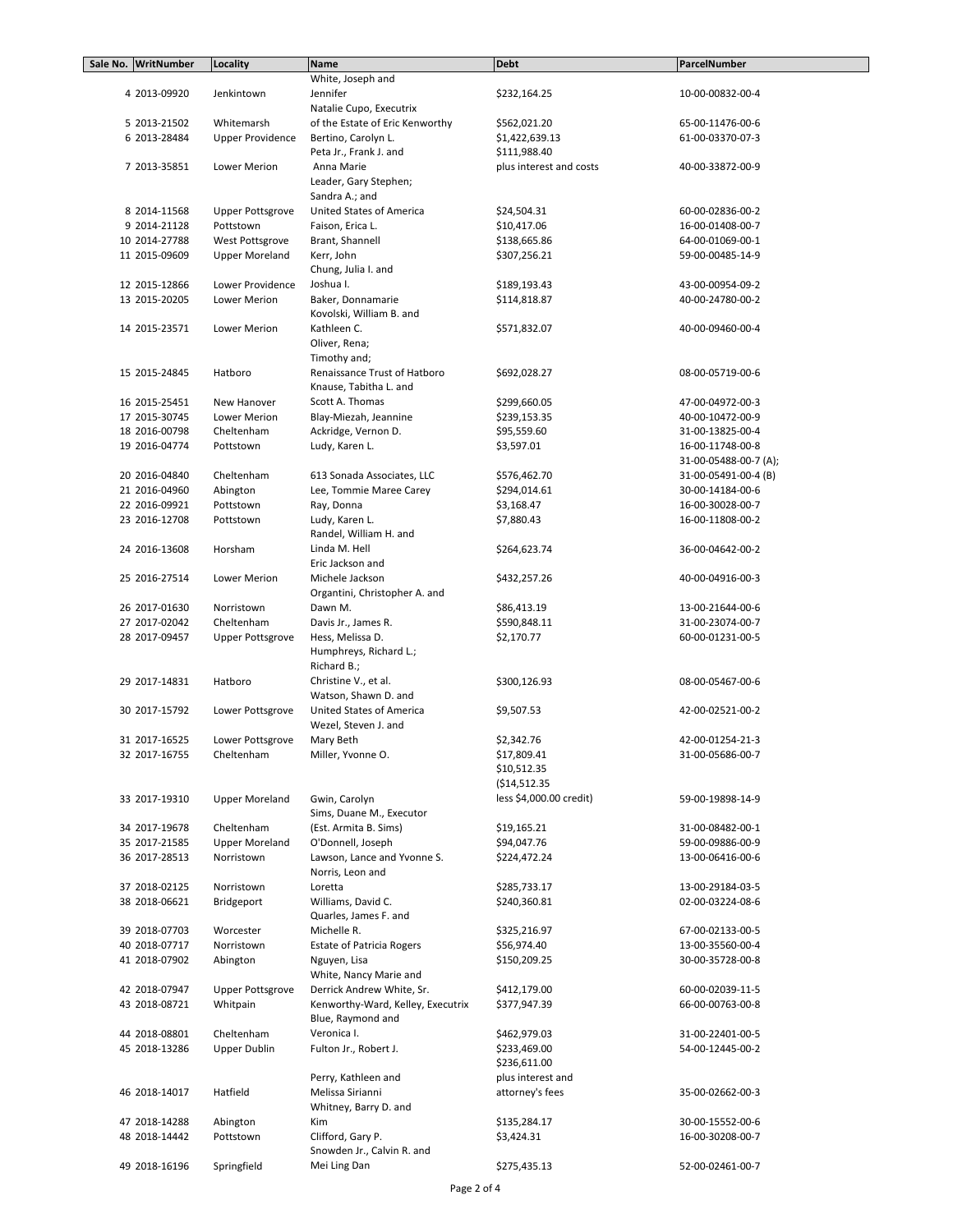| Sale No. WritNumber | Locality                | <b>Name</b>                     | <b>Debt</b>                | ParcelNumber     |
|---------------------|-------------------------|---------------------------------|----------------------------|------------------|
|                     |                         | Eckert, Edward G. and           |                            |                  |
| 50 2018-18118       | Abington                | Shana M.                        | \$291,112.50               | 30-00-21768-00-9 |
|                     |                         | Abramson, Gilbert;              |                            |                  |
|                     |                         | Ilene J.; and                   |                            |                  |
| 51 2018-18315       | Lower Merion            | United States of America        | \$702,501.46               | 40-00-64004-00-9 |
|                     |                         | Mann, Matthew S. and            |                            |                  |
| 52 2018-19090       | Trappe                  | Melissa A. Laverty              | \$244,626.03               | 23-00-00425-39-8 |
|                     |                         |                                 | \$599,797.27               |                  |
|                     |                         |                                 | plus interest to           |                  |
| 53 2018-20454       | Lower Frederick         | Raftogianis, Michael J.         | Sale date                  | 38-00-02472-01-9 |
|                     |                         | Murray, Michael;                |                            |                  |
|                     |                         | Mary T. Carbone; and            |                            |                  |
| 54 2018-21655       | Salford                 | United States of America        | \$153,267.00               | 44-00-00636-30-1 |
| 55 2018-22163       | Plymouth                | Nordberg, Nicole M.             | \$128,901.29               | 49-00-07300-00-4 |
|                     |                         | Sandler, David and              |                            |                  |
| 56 2018-22347       | Cheltenham              | Karen J.                        | \$95,902.97                | 31-00-19330-00-7 |
|                     |                         | Long, Robert R. and             |                            |                  |
| 57 2018-27628       | Norristown              | Jane T. Vogel                   | \$31,147.01                | 13-00-10964-00-3 |
|                     |                         | Miller, Calvin and              |                            |                  |
| 58 2019-00174       | Cheltenham              | Annette                         | \$405,977.09               | 31-00-21991-00-1 |
|                     |                         | Milks, Thomas J. and            |                            |                  |
| 59 2019-00619       | <b>Upper Moreland</b>   | Corinne Ann                     | \$111,730.37               | 59-00-19898-95-9 |
|                     |                         | Hazzard III, Thomas C. and      |                            |                  |
|                     |                         |                                 |                            |                  |
| 60 2019-01326       | <b>Upper Hanover</b>    | Courtney A.                     | \$281,944.23               | 57-00-01016-60-1 |
| 61 2019-01989       | Pottstown               | Wright, Moshe D., et al.        | \$75,073.02                | 16-00-02648-00-9 |
|                     |                         | Henshaw, Joseph S.;             |                            |                  |
|                     |                         | Barbara A.; and                 |                            |                  |
| 62 2019-05043       | <b>Upper Providence</b> | <b>United States of America</b> | \$238,839.03               | 61-00-01010-22-5 |
|                     |                         |                                 | \$331,758.20,              |                  |
|                     |                         | Burns, Timothy D. and           | plus interest and costs    |                  |
| 63 2019-05303       | <b>Upper Providence</b> | Claire E.                       | through the date of sale   | 61-00-03370-05-5 |
| 64 2019-07764       | <b>West Norriton</b>    | Marsh, Christopher J.           | \$7,631.13                 | 63-00-00881-26-2 |
| 65 2019-12387       | Abington                | Liles, Herbert                  | \$245,554.36               | 30-00-57008-00-4 |
| 66 2019-14408       | Cheltenham              | Jones, Marlo                    | \$7,950.58                 | 31-00-29434-00-1 |
|                     |                         | Boccuto, Thomas W. and          | \$268,336.32               |                  |
| 67 2019-16329       | Collegeville            | Jennifer A. McFarland           | plus interest to sale date | 04-00-00809-10-5 |
| 68 2019-16747       | New Hanover             | Forsyth, Bruce Leonard          | \$275,161.70               | 47-00-07832-40-1 |
| 69 2019-17217       | <b>Upper Dublin</b>     | Dimitri, Arthur J. and Ellen M. | \$12,483.70                | 54-00-00127-02-6 |
| 70 2019-17778       | Whitemarsh              | Freedenberg, Helen K.           | \$251,577.33               | 65-00-00185-08-3 |
| 71 2019-17978       | Perkiomen               | Penn Wood Partners              | \$8,443.80                 | 23-00-01057-00-9 |
|                     |                         | Wyatt, Danny and                |                            |                  |
| 72 2019-18088       | Pottstown               | Chrystale                       | \$387,042.60               | 16-00-15856-38-1 |
| 73 2019-18309       | Upper Dublin            | Burnetta Jr., Thomas E.         | \$67,203.46                | 54-00-02380-10-4 |
|                     |                         | Kolea Jr., John and             |                            |                  |
| 74 2019-18434       | <b>Upper Merion</b>     | Stephanie                       | \$359,761.70               | 58-00-18969-31-3 |
| 75 2019-18737       | Lower Frederick         |                                 |                            | 38-00-01282-00-3 |
|                     |                         | Heitz, Howard                   | \$8,024.89                 |                  |
|                     |                         | Lyndsay M. Morgan               |                            |                  |
|                     |                         | a/k/a Lyndsey M. Morgan,        |                            |                  |
| 76 2019-19461       | Cheltenham              | in Her Capacity as Executor     | \$209,539.88               | 31-00-30106-21-1 |
| 77 2019-19528       | Royersford              | Pukowsky, Alison                | \$282,489.41               | 19-00-00584-00-9 |
| 78 2019-20002       | Norristown              | Davis, Roslyn                   | \$204,644.28               | 13-00-27636-00-8 |
| 79 2019-20336       | Hatfield                | Boyle, John F.                  | \$374,010.41               | 35-00-02284-00-3 |
| 80 2019-20525       | Montgomery              | Stellato, Jennifer F.           | \$321,860.82               | 46-00-00941-14-7 |
| 81 2019-20698       | <b>West Norriton</b>    | Obermiller, Joseph              | \$70,074.29                | 63-00-00881-19-9 |
| 82 2019-20780       | <b>Upper Providence</b> | Rankin, Maria A.                | \$549,503.89               | 61-00-00723-00-1 |
| 83 2019-21083       | Pottstown               | Savage, Janie M.                | \$107,112.51               | 16-00-09028-00-1 |
|                     |                         | Beatty, Kenneth and             |                            |                  |
| 84 2019-21475       | <b>Upper Providence</b> | Loretta                         | \$207,185.44               | 61-00-01660-16-9 |
| 85 2019-21552       | <b>West Norriton</b>    | Hinds-Toussaint, Paula          | \$279,241.28               | 63-00-06613-26-3 |
|                     |                         | Mauger, Lawrence and            |                            |                  |
| 86 2019-21591       | Pottstown               | Patty                           | \$15,594.39                | 16-00-05288-00-6 |
| 87 2019-21628       | Pottstown               | Galamba, Matthew J.             | \$106,977.61               | 16-00-29116-00-1 |
|                     |                         | Berntson, Angela T. and         |                            |                  |
| 88 2019-22314       | Abington                | Timothy J. Garlick              | \$190,500.14               | 30-00-66556-00-5 |
|                     |                         | Wang, Hui and                   |                            |                  |
|                     |                         | Robert Benz                     |                            |                  |
| 89 2019-22899       | Montgomery              |                                 | \$329,048.10               | 46-00-03151-05-2 |
|                     |                         | Graves Jr., Joseph C. and       |                            |                  |
| 90 2019-23254       | Plymouth                | Jacqueline N.                   | \$159,937.92               | 49-00-04108-64-9 |
| 91 2019-23406       | Abington                | Estate of Joseph A. Gaskin      | \$188,858.58               | 30-00-66776-00-1 |
| 92 2019-23809       | Cheltenham              | Johnson, Diane C.               | \$7,967.04                 | 31-00-24598-00-4 |
|                     |                         | Rudolph, Isaac L. and           |                            |                  |
| 93 2019-23833       | Souderton               | Jessica L.                      | \$230,255.99               | 21-00-06856-00-8 |
| 94 2019-24473       | Narberth                | Rice, Thomas G.                 | \$410,880.19               | 12-00-01174-00-2 |
| 95 2019-25158       | Cheltenham              | Johnson, Eric                   | \$7,793.86                 | 31-00-04444-00-7 |
| 96 2019-25298       | <b>Upper Pottsgrove</b> | Davidheiser, Thomas             | \$194,699.28               | 60-00-02335-00-8 |
|                     |                         |                                 |                            |                  |